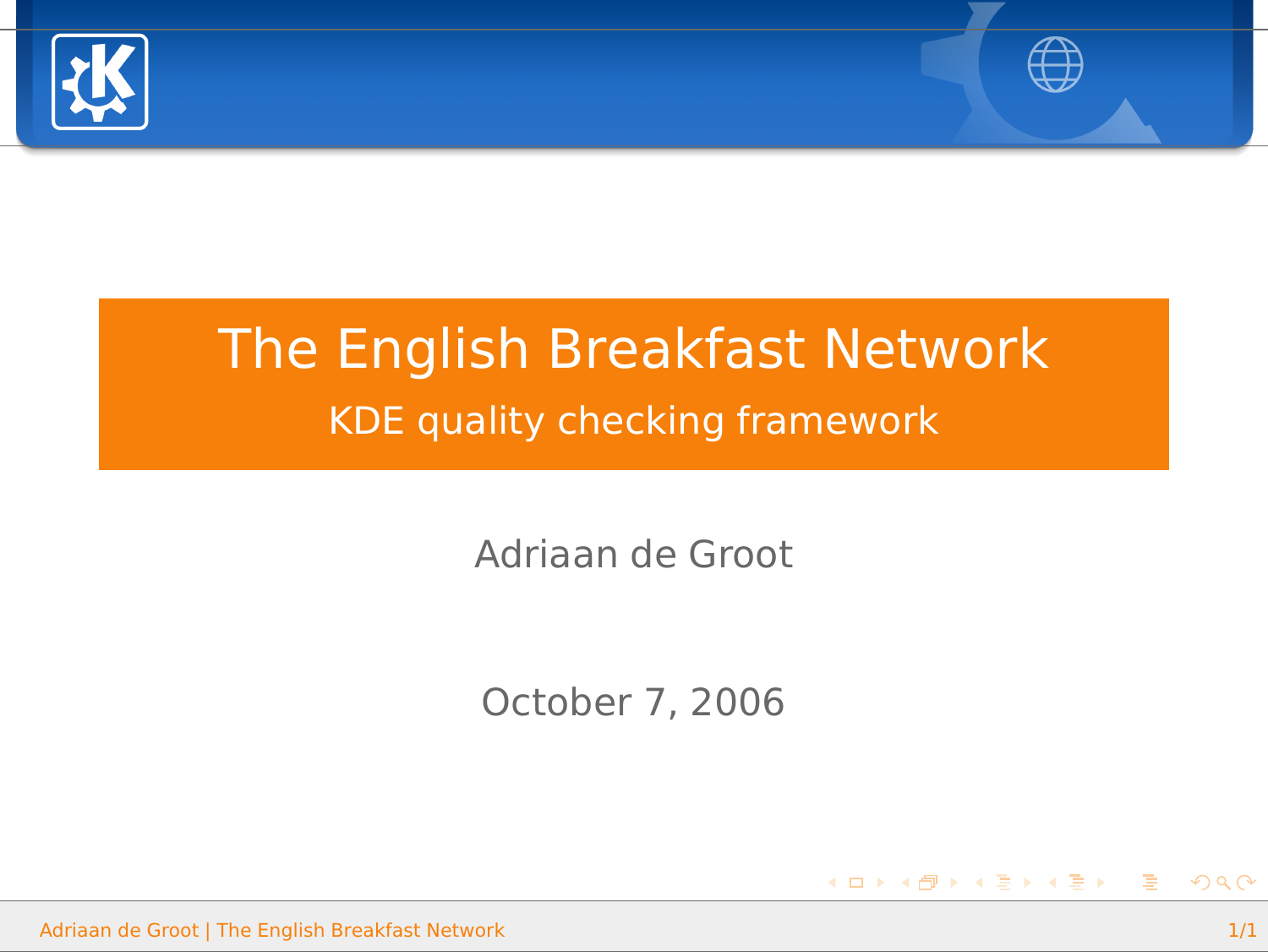



### Professional

- **KDE** contributor since 2000
- KDE Quality Team Lead since 2005
- Researcher in Software Quality since 2004

### **Private**

- **Father of two**
- $\blacksquare$  Recumbent cyclist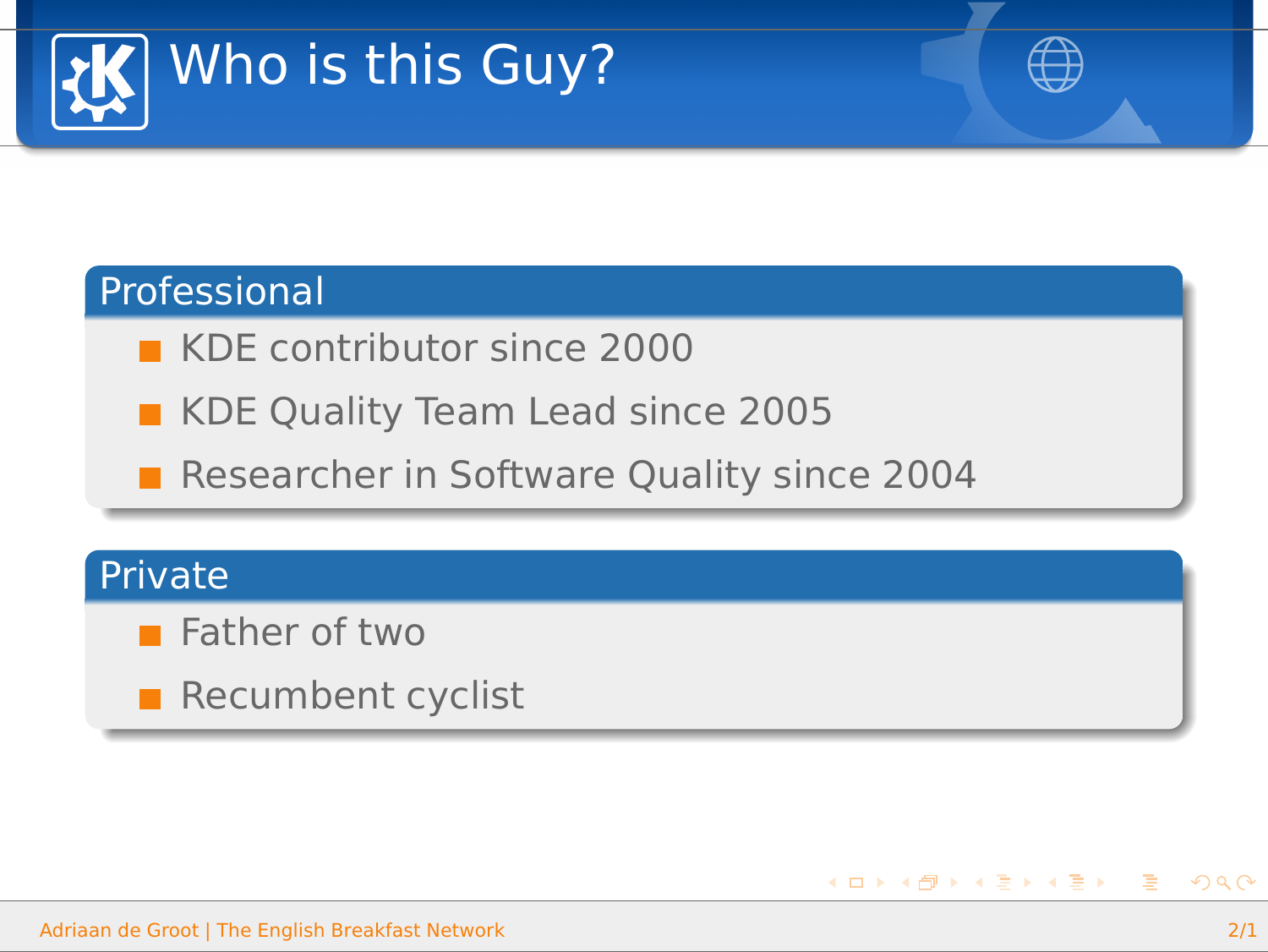



### APIDOX Problems

- $\blacksquare$  They were incomplete,
- $\blacksquare$  they were generated infrequently,
- $\blacksquare$  they contained errors.

### ... solutions

- **Build them more often,**
- $\blacksquare$  keep the logs and examine them.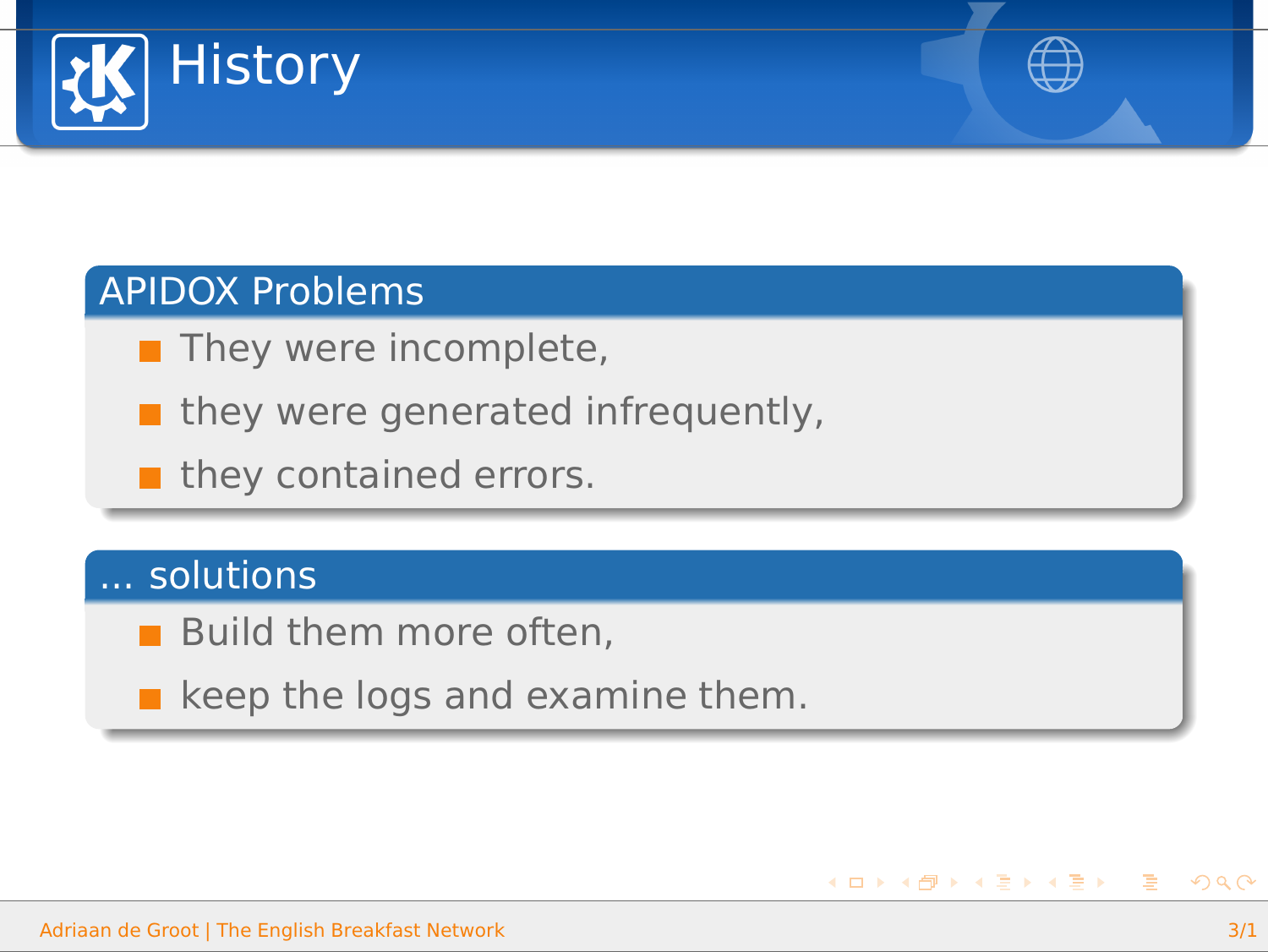



**◆ロト→伊ト→ヨト→ヨト** 

### User Documentation Sanitizer

i18n-doc team (Phil Rodrigues, Frerich Raabe) and the documentation guidelines.

### Coding Standards Checking

Coding guidelines from Ben Meyer, Frans Englisch with checking tools. Now maintained by Allen Winter.

### Usability Testing

The quantifiable parts of the HIG could be tested by an automatic tool. Candidate tool is FrogLogic's Squish.

 $\Omega$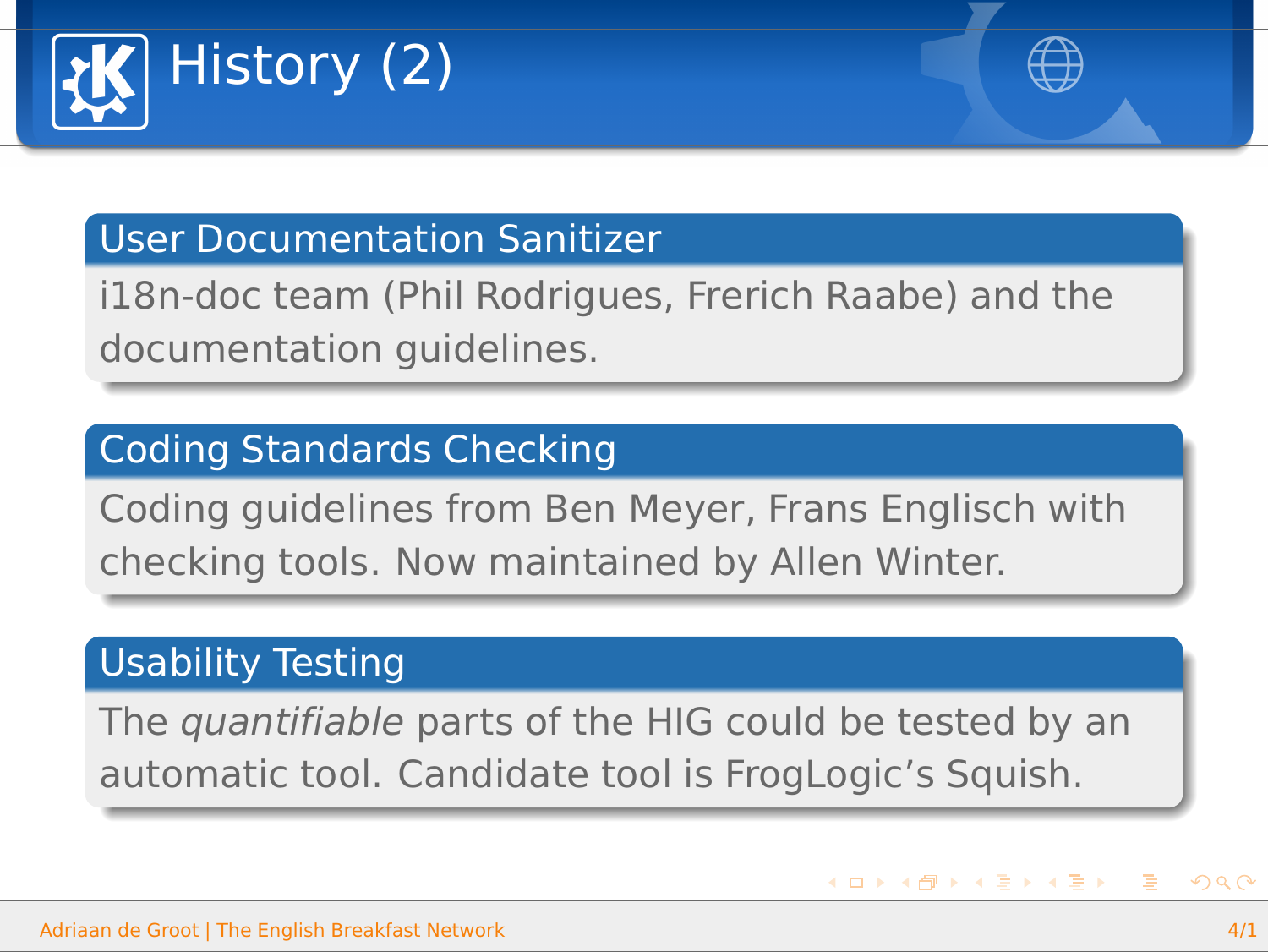



**≮ロト (母) (ヨ) (ヨ)** 

### Detect and report

- $\blacksquare$  The purpose of the EBN (toolset) is to detect and report defects in the KDE codebase.
- $\blacksquare$  The purpose of the EBN is to say something about the quality of the KDE codebase.
- $\blacksquare$  The purpose of the EBN is to indicate where developer activity would pay off most.

 $\equiv$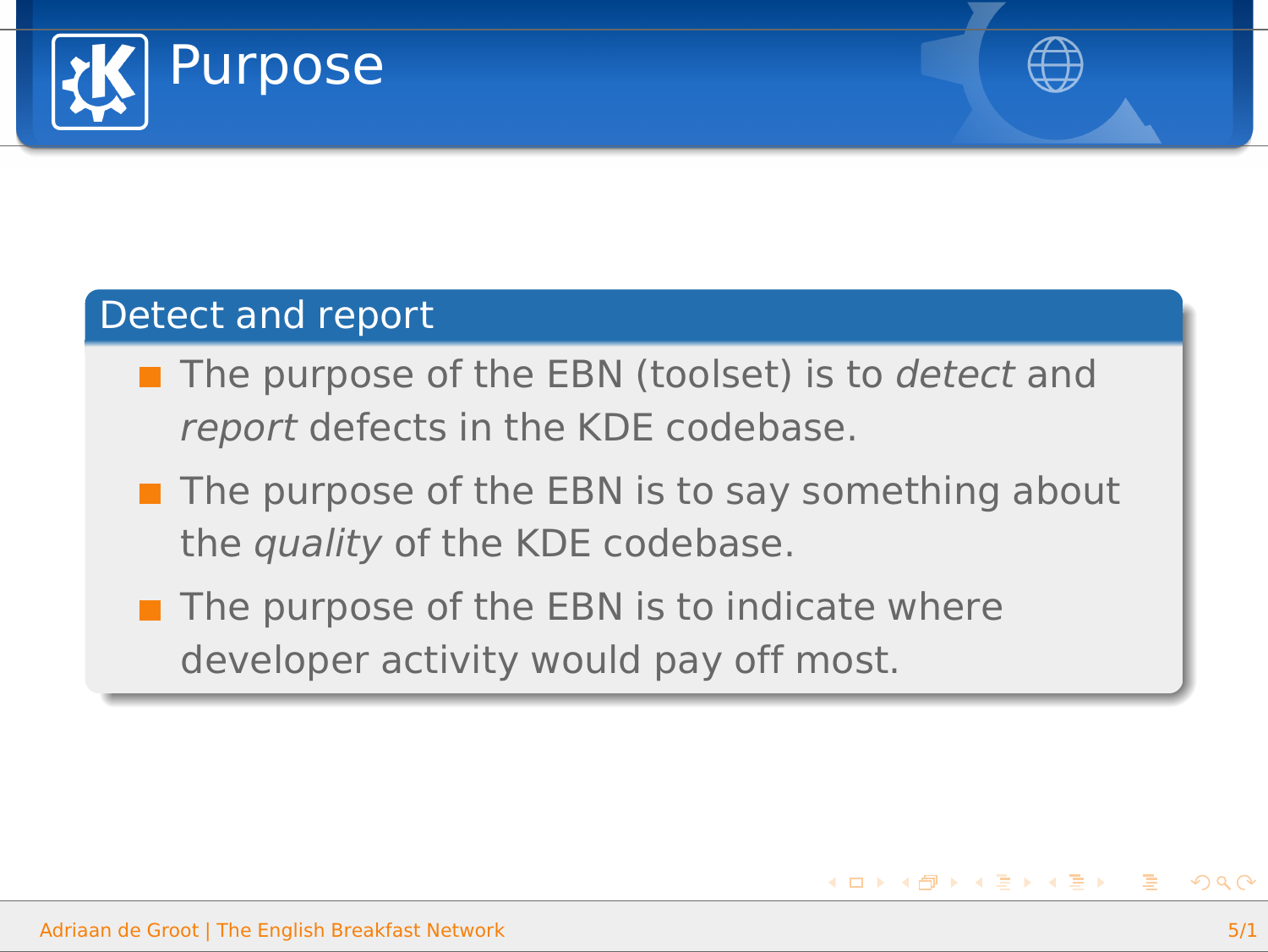



**◆ロト→伊ト→ヨト→ヨト** 

### Exterminate; exterminate

Detect and report defects in order ...

- $\blacksquare$  to give developers some direction,
- $\blacksquare$  to show low-hanging fruit,
- $\blacksquare$  to give developers a good starting point,
- $\blacksquare$  to show objective improvement.

### Scope creep

- $\blacksquare$  Fun activity pictures,
- "one-stop shop" for state information.

 $\equiv$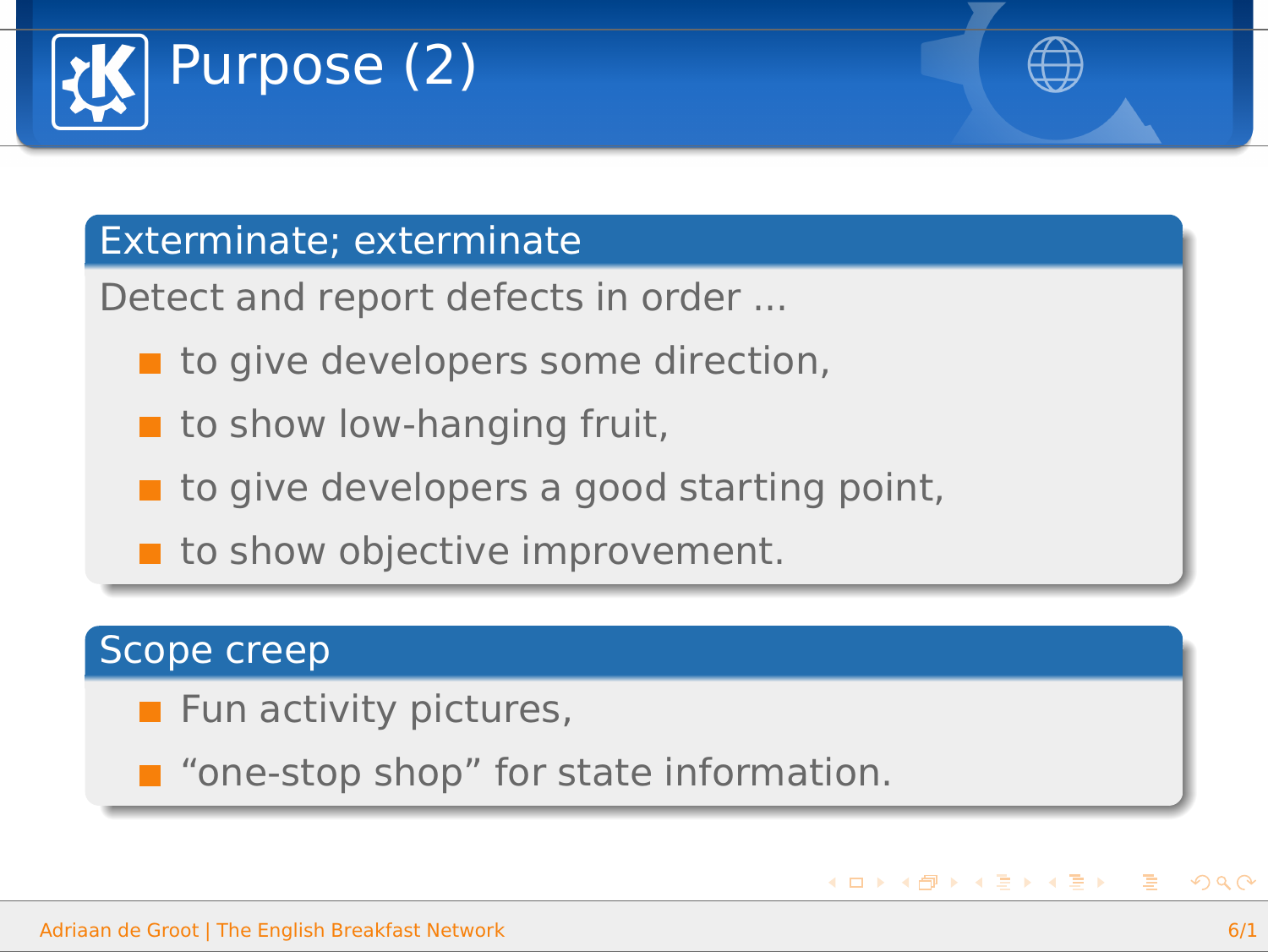



### Ad-hoc sweetness

- $\blacksquare$  Shell scripts drive the process,
- Doxygen / Perl scripts / Squish do checks,
- $\blacksquare$  Perl scripts post-process logfiles,
- **Python scripts do visualisation.**

Result counts get dumped into a database.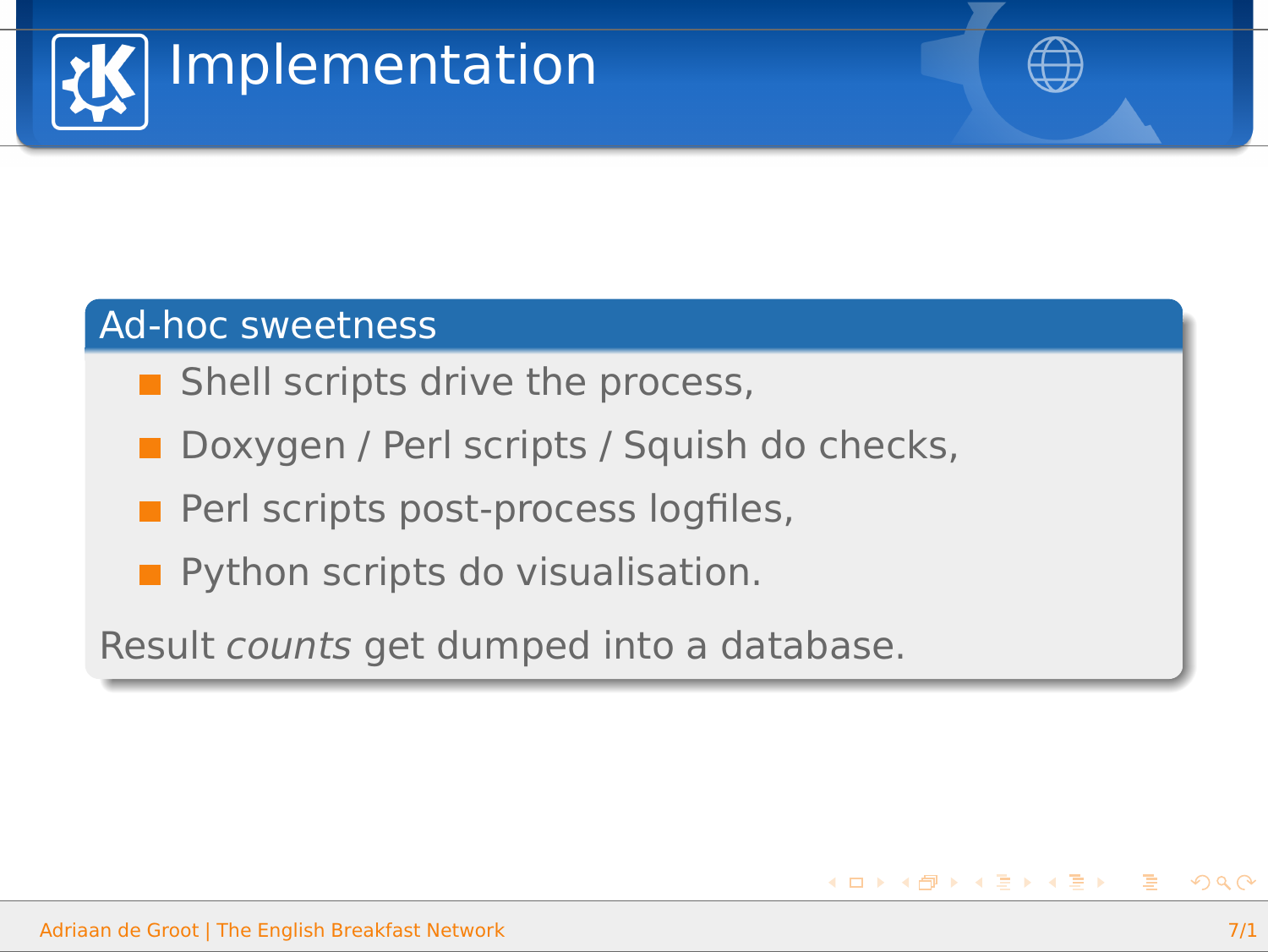

### Defect Views

- Counts per module,
- counts per subdirectory,
- details per subdirectory.

### What's Missing

- All details per subdirectory,
- **historical view,**
- sense of "software unit."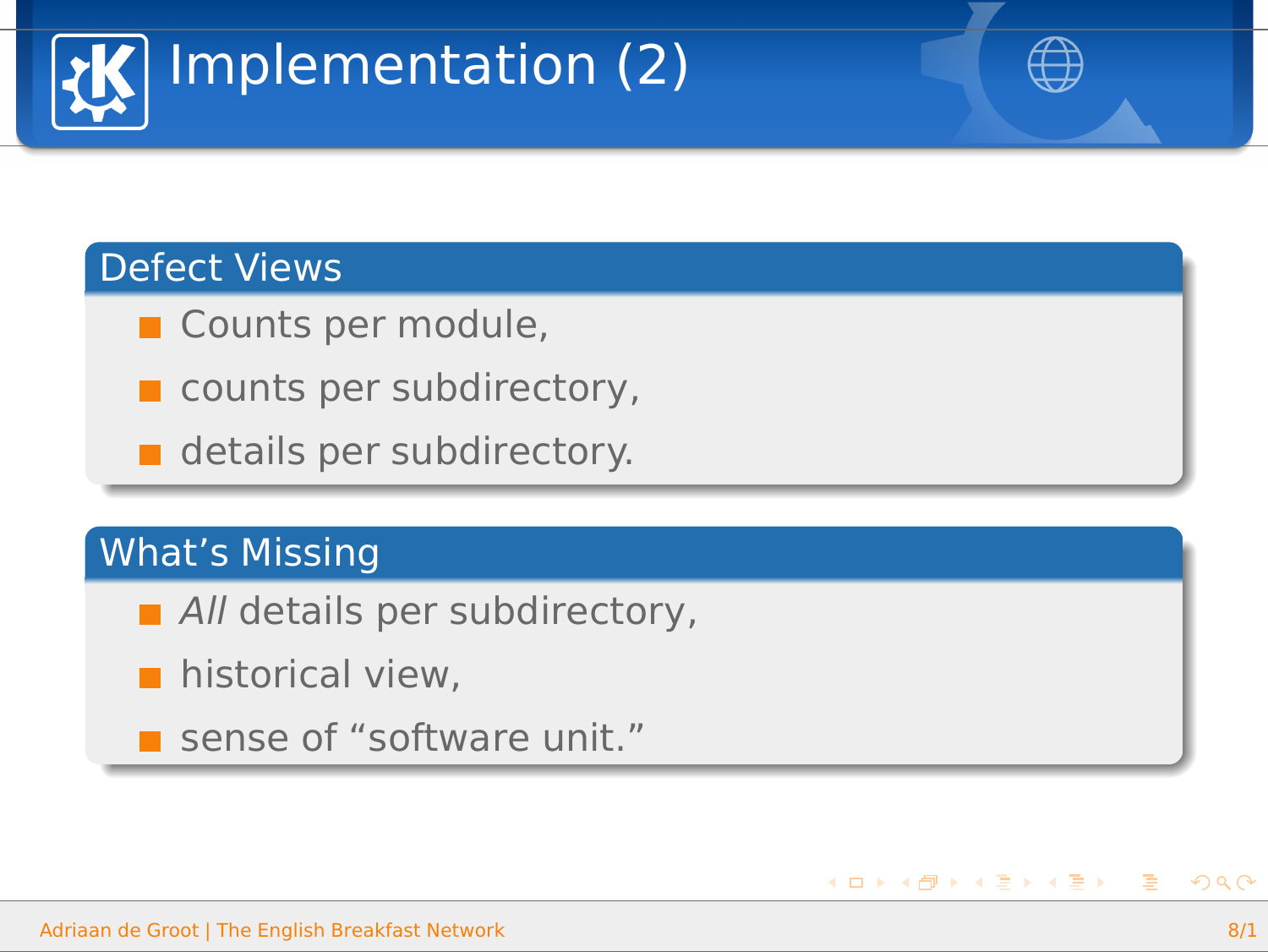



イロメイタメイ きょくきょうき

| <b>AUTHOR Resides For MTC 4.0 . Known press</b>                                                                                                                                                                                                                                                                                   |                                            |                                                       | <b>While the complete</b>   |  |
|-----------------------------------------------------------------------------------------------------------------------------------------------------------------------------------------------------------------------------------------------------------------------------------------------------------------------------------|--------------------------------------------|-------------------------------------------------------|-----------------------------|--|
| Location Edit View Backmarks Tools Settings Help                                                                                                                                                                                                                                                                                  |                                            |                                                       |                             |  |
| Q Q Q Q O B D Shttp://www.englettensidtattreteck.org/apidocs/tomponent=ide-ED                                                                                                                                                                                                                                                     |                                            |                                                       |                             |  |
| R. KIKOesktop Environment - KDE. 1 Serendigity Administration  1 J APDOX Results for KDS 4.0                                                                                                                                                                                                                                      |                                            |                                                       |                             |  |
| <b>English Breakfast Network</b><br>Almost, but not easts, extendy unlike too.                                                                                                                                                                                                                                                    |                                            |                                                       |                             |  |
| <b>Maria 1. Addition 1. 1710 A.M.</b>                                                                                                                                                                                                                                                                                             |                                            |                                                       |                             |  |
| <b>API Documentation Statistics</b>                                                                                                                                                                                                                                                                                               |                                            |                                                       |                             |  |
| The KDE API Reference is generated every six hours from up-to-date SVN sources. That's much more<br>after than the reference quides on developer kile org. As a bonus, the error logs are included so you can<br>peruse them while sipping some good Ceylon. Read the apidem HOWTO and the Ebrary<br>decumentation policy as wel. |                                            |                                                       |                             |  |
| APIDOX Regults for KDE 4.0.                                                                                                                                                                                                                                                                                                       |                                            |                                                       |                             |  |
| There are 3032 issues remaining as of September 24 2005 09:28:24.<br>Results are for thris revision 587600, You can click on the column<br>headers to part the data in the table as you like.                                                                                                                                     | $\sim$<br><b>Bank</b><br><b>CONTRACTOR</b> | <b>Sea on anno</b>                                    |                             |  |
| Subject                                                                                                                                                                                                                                                                                                                           |                                            | hsues                                                 |                             |  |
| <b>Materials</b>                                                                                                                                                                                                                                                                                                                  | Mew DOX!                                   | TEM.                                                  |                             |  |
| kdeain                                                                                                                                                                                                                                                                                                                            | New DOX                                    | <b>GAK</b>                                            |                             |  |
| <b>Independing</b>                                                                                                                                                                                                                                                                                                                | <b>New DOX</b>                             | 501                                                   |                             |  |
| You can also get the statistics shown on this pape as a BSA feed suitable for use in Cheesthi between<br>alcrequiter.                                                                                                                                                                                                             |                                            |                                                       |                             |  |
|                                                                                                                                                                                                                                                                                                                                   |                                            | Site content Copyright 2005-2006 by Adriain de Dreet, |                             |  |
|                                                                                                                                                                                                                                                                                                                                   |                                            |                                                       | except images as indicated. |  |
|                                                                                                                                                                                                                                                                                                                                   |                                            |                                                       |                             |  |

| koffice    |     |     | 773        |
|------------|-----|-----|------------|
| tags       |     | 576 |            |
| graphics   |     | 517 |            |
| devtools   |     | 354 |            |
| kdepin     | 345 |     |            |
| multimedia | 340 |     |            |
| kdelibs    | 321 |     |            |
| Ьg         | 316 |     |            |
| es         | 304 |     |            |
| kdeedu     | 278 |     |            |
| kdenonbeta | 267 |     |            |
| kdebase    | 244 |     |            |
| ganes      | 209 |     |            |
| HHH        | 206 |     |            |
| network    | 192 |     |            |
| kst        | 192 |     |            |
| libs       | 190 |     |            |
| kdesdk     | 172 |     | 2006-21-23 |
| рt         | 162 |     |            |
| pt_BR      | 147 |     |            |

 $2Q$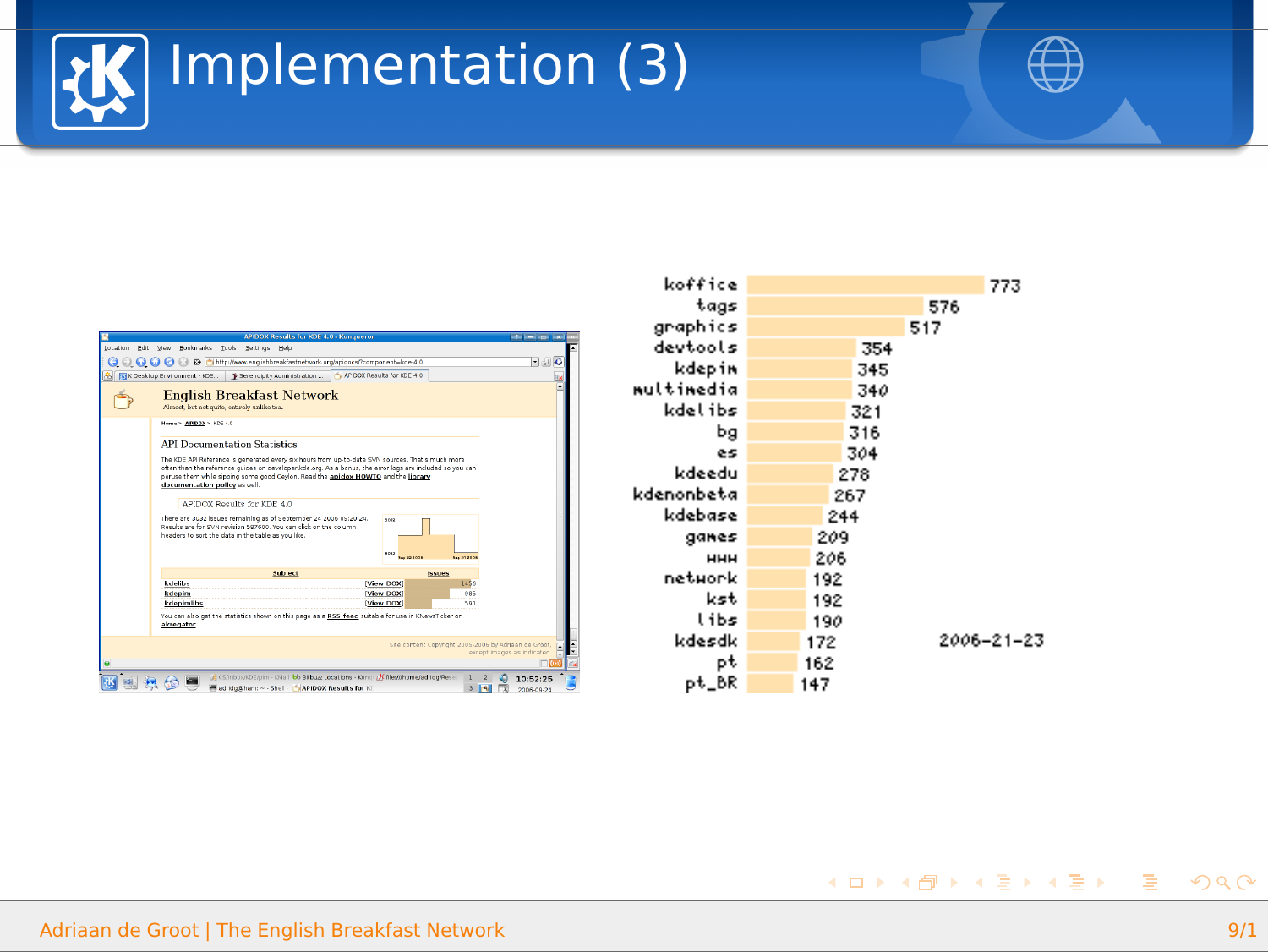

### Use the EBN

- $\blacksquare$  To steer own efforts,
- $\blacksquare$  to monitor other efforts,
- to learn about quidelines.

### Ignore the EBN

Because ...

- $\blacksquare$  not the right information,
- $\blacksquare$  presentation sucks,
- defect measures irrelevant.

 $\equiv$ 

**≮ロト (母) (ヨ) (ヨ)**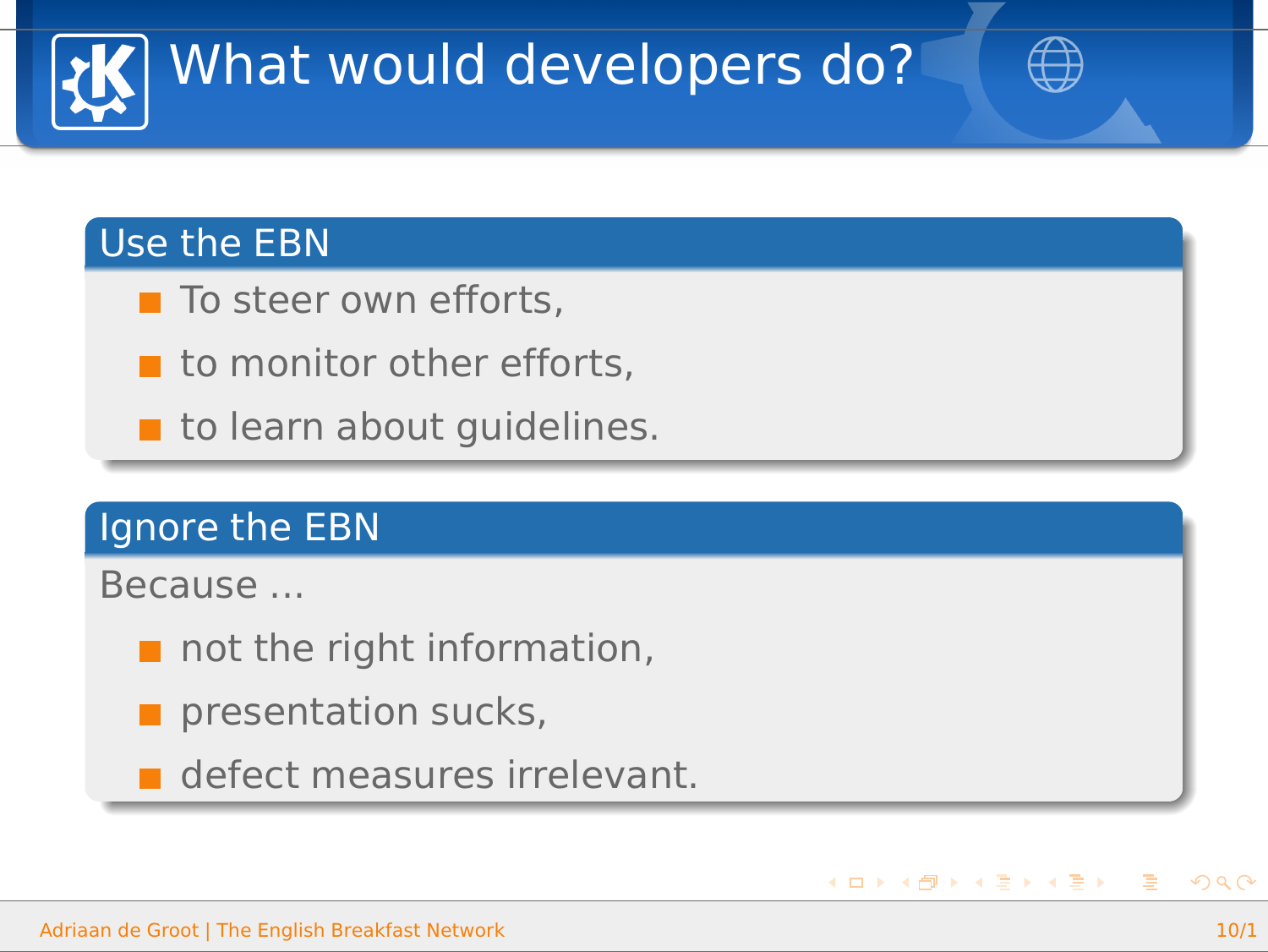

イロメイタメイヨメイヨメーヨ

### **Tools**

Bring in parsing and semantic tools. Do static checking. Dashboard development and perceptual research.

### SQO-OSS Project

Using static checking, semantic analysis, and change-based quality metrics, do project quality checking. Targeting many projects, with "soft indicators" taken into account.

 $\Omega$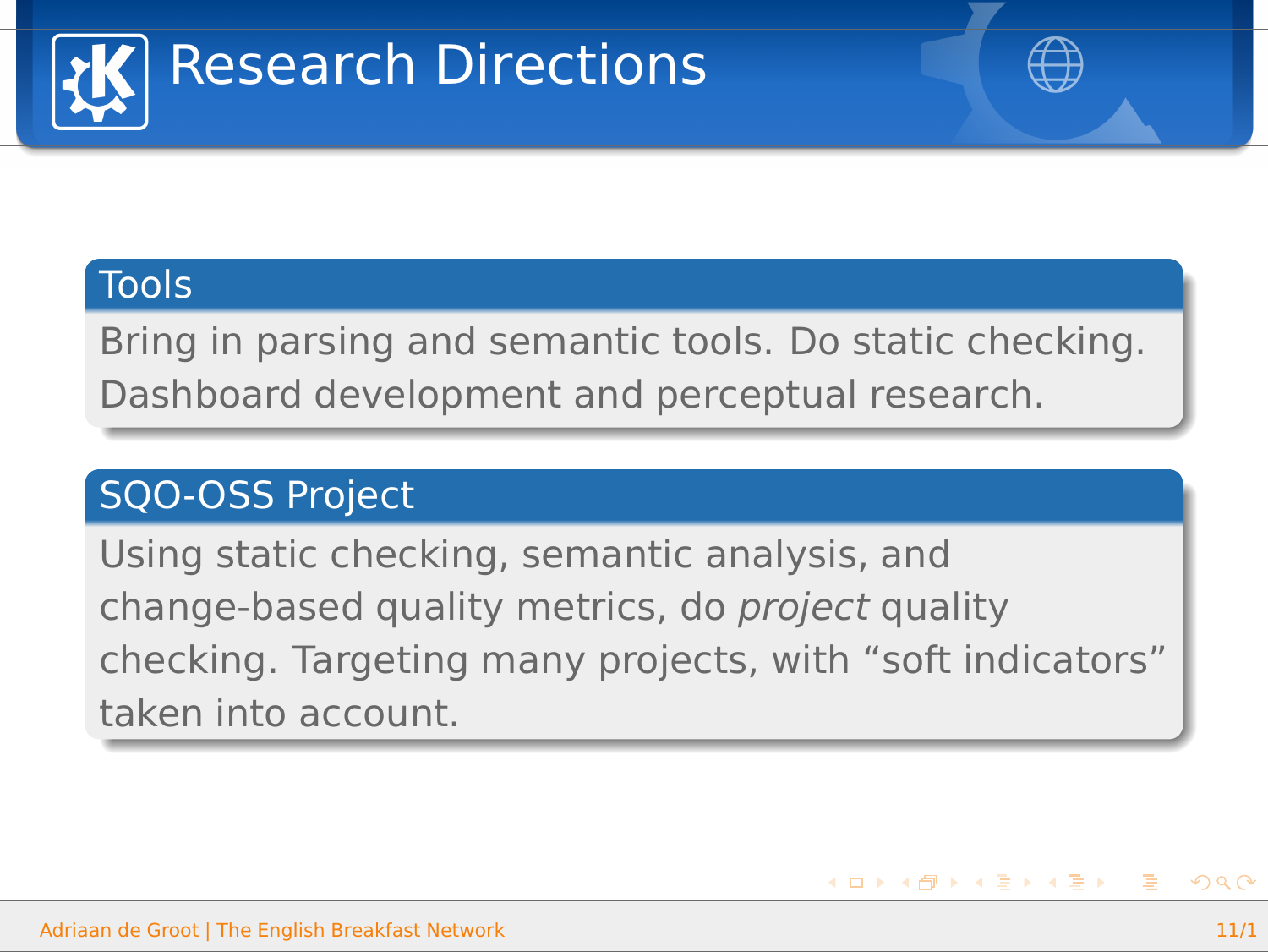



**≮ロ ▶ ⊀ 何 ▶ ⊀ ヨ ▶ ∢ ヨ ▶** 

### Re-architecting

- Improved granularity in the DB,
- searchable results,
- collating results across tools,
- cmake-style dashboard,
- RSS subscriptions for applications.

 $\equiv$  $209C$